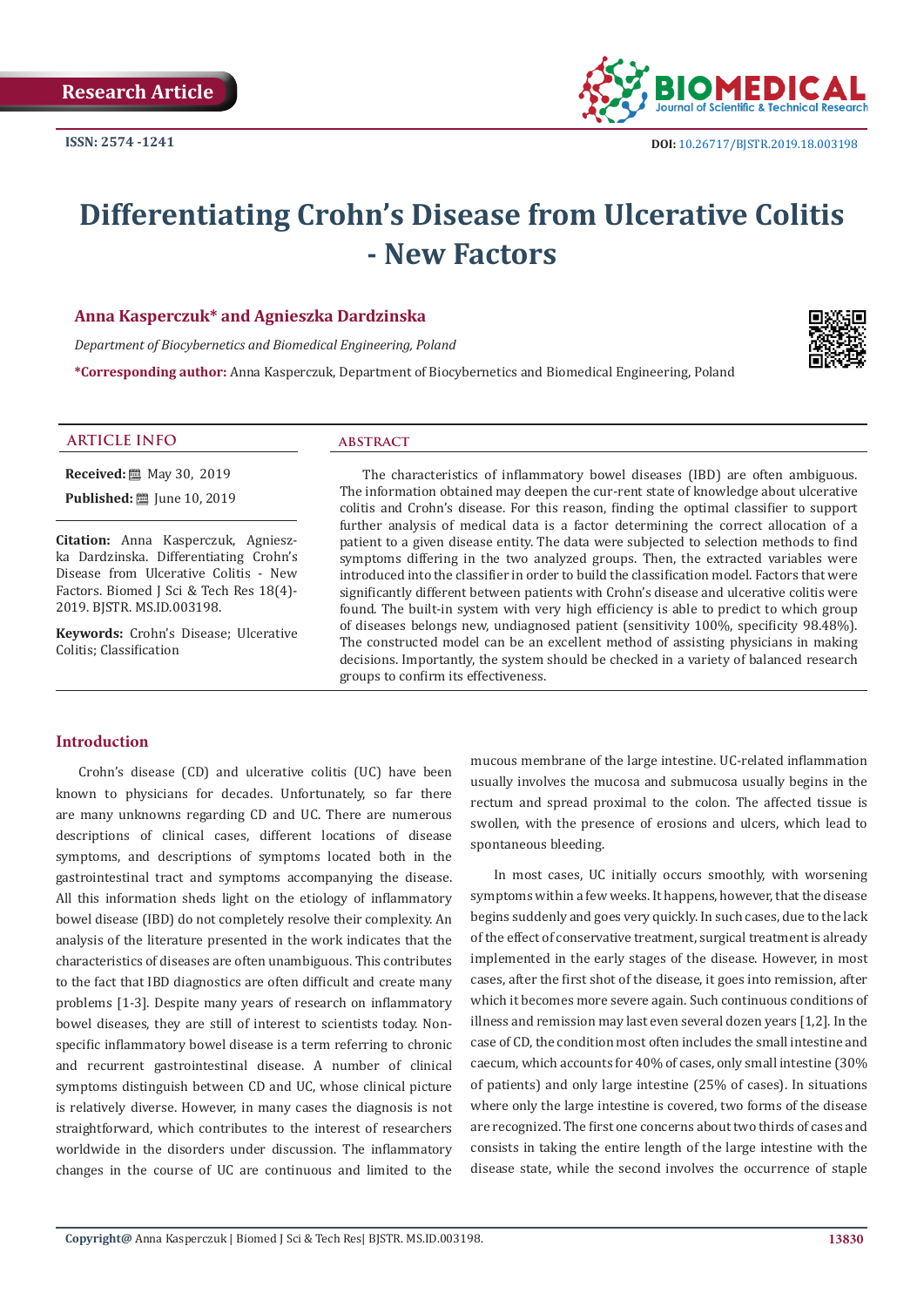changes, which is one third of the diagnoses. Isolated inflammation of the anus or upper gastrointestinal tract is the least common form and occurs only in less than 4% of patients [3,4].

The most common clinical symptoms for CD are diarrhea, abdominal pain and weight loss. Bleeds are less frequent than in UC, while perirectal lesions and intestinal obstruction are more frequently observed. Of all environmental factors, smoking has an undoubted relationship to inflammatory bowel diseases. Interestingly, former or current smokers are at an increased risk of CD development. Scientists suggest, however, that one of the components of cigarettes - nicotine - is responsible for it. Studies using other substances that were intended to replace nicotine were ambiguous [5-8]. On the other hand, smokers who are ill with UC are less frequently hospitalized, less frequently, episodes of exacerbation of the disease, compared with patients with UC who have never smoked. Currently, animal studies are being carried out indicating mechanisms that may be responsible for the protective effect of smoking in UC [9]. The characteristics of diseases are often unambiguous. Therefore, it is important to look for new symptoms that differentiate the disorder and relationships between them. The acquired information will deepen the current state of knowledge about UC as well as the CD. For this reason, finding the optimal classification model to support further analysis of medical data is a factor determining the correct allocation of a patient to a given disease entity.

The aim of the analysis was to find symptoms that differentiate the analysed diseases among popularly tested laboratory exponents. It is necessary to look for symptoms that differentiate the diseases in question. Undoubtedly, it will deepen current knowledge about UC as well as CD. Answers to many bothering doctors may bring methods of knowledge exploration from databases [10-15]. For this reason, the methods of data mining in combination with statistical methods in the analysis of medical data of patients covered by the disorder were used in the work.

#### **Materials and Methods**

The protocol of the study was approved by the Bioethics Committee of the Medical University of Bialystok, Poland (R-I-002/209/2018).

#### **Data**

 The study concerned the analysis of patient data with inflammatory bowel diseases. Data were collected using data about patients of the Department of Gastroenterology and Internal Diseases of the Medical University of Bialystok Clinical Hospital, with the consent of the Bioethical Commission of the Medical University of Bialystok. The patients were diagnosed on the basis of clinical symptoms, biochemical, radiological and endoscopic results (the result of histological examination of the specimen collected during the study). The data was collected based on the analysis of patient records. In the first group, ulcerative colitis was diagnosed  $(N = 86$ , women  $N = 32$ , men  $N = 54$ ), and the second group were

patients with Crohn's disease ( $N = 66$ , women  $N = 32$ , men  $N = 34$ ). The age in the study group is  $38.05 \pm 16.57$  years, where women aged 35.97  $\pm$  15.56 and men 39.57  $\pm$  17.19. The mean age in the CD group was  $34.42 \pm 14.30$  years (mean age of women  $36.19 \pm 16.90$ years, men  $32.76 \pm 11.34$  years). The mean age in the group of UC patients was  $40.84 \pm 17.70$  years (mean women age  $35.75 \pm 14.37$ years, men 43.85 ± 18.88 years).

Information on the following laboratory exponents was collected: WBC [x10^3 / uL], RBC [x10 ^6 / uL], Hg [g / dl], MCV (Mean Corpuscular Volume) [fL], PLT (Platates) [x10^3/uL], Neutrophils [x10 ^3 / uL], Lymphocytes [x10^3/uL], Monocytes [x10^3/uL], Eozynofiles [x10^3/uL], Basofiles [x10^3 /uL], Glucose [mg / dl], Bilirubin [mg / dl], AspAT () [lU / L], ALAT [lU / L], Amylase [lU / L], PT [sec], INR, Fibrinogen [mg / dL], Urea [mg / dL], Creatinine [mg / dL], Sodium [mmol / L], Potassium [mmol / L], CRP [mg / dL]. And above all such information as: age, gender, smoking, occurrence of blood in the stool, palpable tumor within the abdominal cavity.

#### **Machine Learning and Statistical Methods**

The work combines statistical methods and selected data mining algorithms. The research part consists of two main stages of work: the first concerning the issue of classification and searching for the best classifier, and the second one consisting in mining the classification rules and then the rules of the action. The initial stage of research concerned the analysis with the use of significance tests. Before proceeding with the analysis, the value of extreme outliers was tested. In addition, data gaps that are characteristic of incomplete information systems have been filled out. The data gaps were filled by applying the average or median filling method.

The analyzes were carried out using the Statistica13.1 (StatSoft, Cracow in Poland) and Weka Software (University of Waikato, New Zealand).

 **Feature Selection:** The selection of features was performed using statistical methods. The Mann-Whitney test was used for comparison of the CD group with the UC group in the case of quantitative data, if the parameters were not shown to be in normal distribution, Student's t-test, if the compatibility with normal distribution and homogeneity of variance and Cochran-Cox test were shown, if compliance with the normal distribution has been shown, but there is no homogeneity of variance. In the case of a comparison of data on the qualitative scale, a chi-square test was used. The Shapiro-Wilk test was used to check compliance with the nor-mal distribution, and the Leven test was used to test homogeneity of variance. The significance level was assumed  $\alpha$  = 0.05 [16]. Selected features were used because the construction of classifiers using three algorithms of knowledge extraction

**Cross-Validation Test:** For the machine learning algorithms, the cross-validation method was used. It consists in the division of the studied statistical sample into subsets: the training and test set.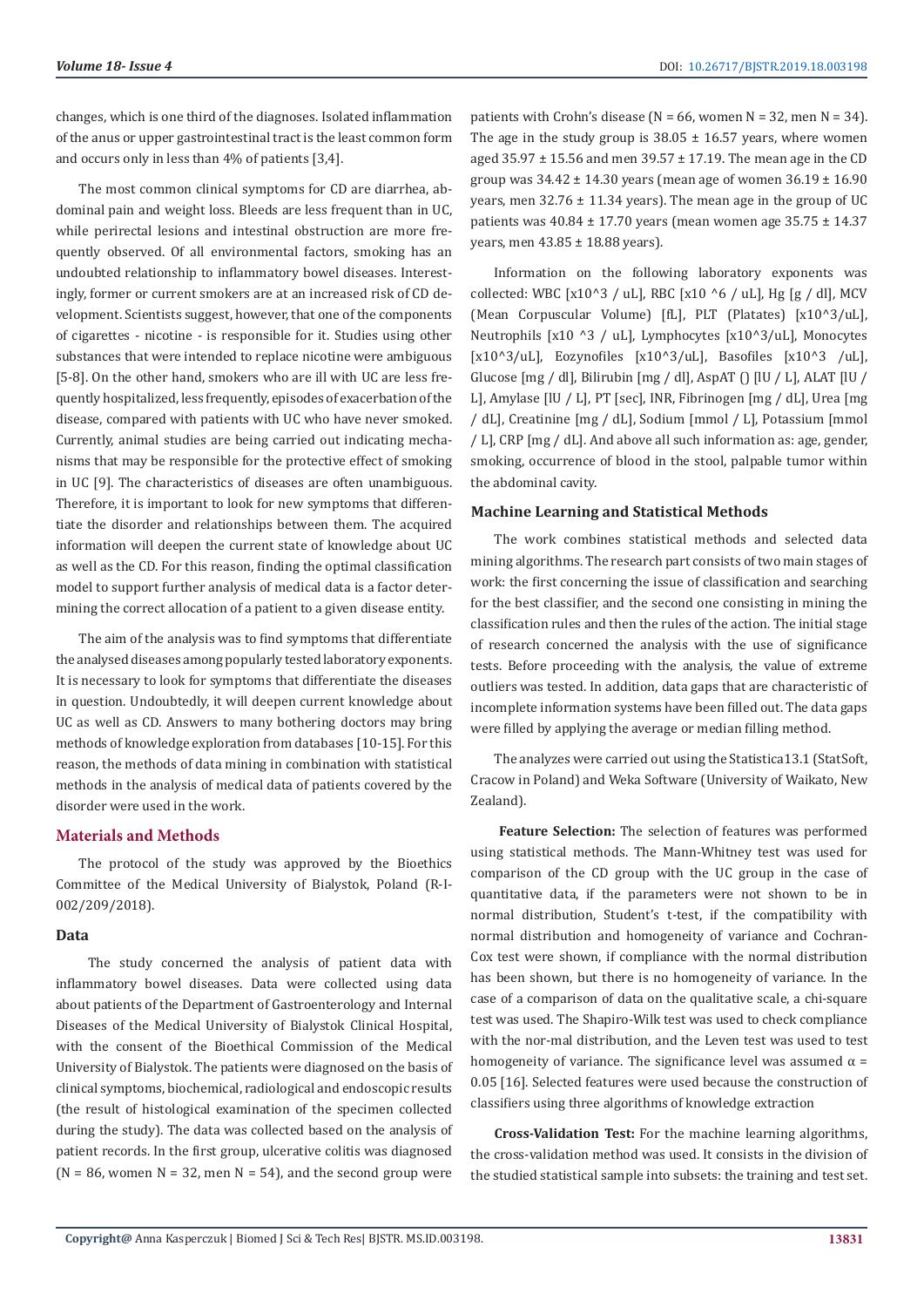The analyzes are carried out on the training set, while the test set is used to confirm the reliability of the obtained results [17].

4.2.3.Classification Model: In order to build a classification model that could assist the doctor in making the diagnosis, the Random Forest method was used. Random Forest (RF) is recognized as the most modern algorithm for building a decision forest, which is technically a combination of Bagging and Random Subspace algorithms. In the simplest form of RF, the attributes in the subspace f are randomly selected at the node level. Since its inception, the RF algorithm has been very popular with the scientific community and that's why many of its variants have been proposed in recent years [18-22]. In order to test the accuracy of the constructed classifier, a matrix of errors (Table 1) was used to calculate the measures describing the correctness of the classification. [23,24] The board has two rows and two columns. Rows represent predicted classes, while columns represent real classes. We use some statistics, which are explained briefly as follows [24]:

Sensitivity – rate of the instances correctly classified as a given class:

$$
TPR = \frac{TP}{TP + FN} \tag{1}
$$

 Specificity – the ability to detect people who are actually healthy (without a given trait):

$$
TNR = \frac{TN}{TN + FP}
$$
 (2)

F-Measure - indicator of quality of the model, the harmonic mean of precision and sensitivity:

$$
F = 2. \frac{PPV.TPR}{PPV + TPR}
$$
 (3)

In order to analyze the quality of the classification, a new measure of the Action Quality Measure 150 (AQM) was proposed, taking into account all the results from the binary matrix of mistakes (both true 151 and false positive and negative). The measure evaluates the overall quality of model prediction:

$$
AQM = \frac{(TP - FP) + (TN - FN)}{P + N} = \frac{(TP - FP) + (TN - FN)}{TP + TN + FP + FN}
$$
 (4)

The proposed measure returns values from  $-1$  to  $+1$ , with the factor +1 corresponding to an ideal 154 classification, a value oscillating within 0 means a random assignment of the result, and - 1 means a 155 total discrepancy between the forecast and the observation.

# **Results**

# **Feature Selection**

Following the methodology presented in Chapter 2, materiality tests were carried out. The results illustrating variables whose values differ significantly between the group of patients with UC and CD are presented in Figure 1 and Tables 1 & 2.



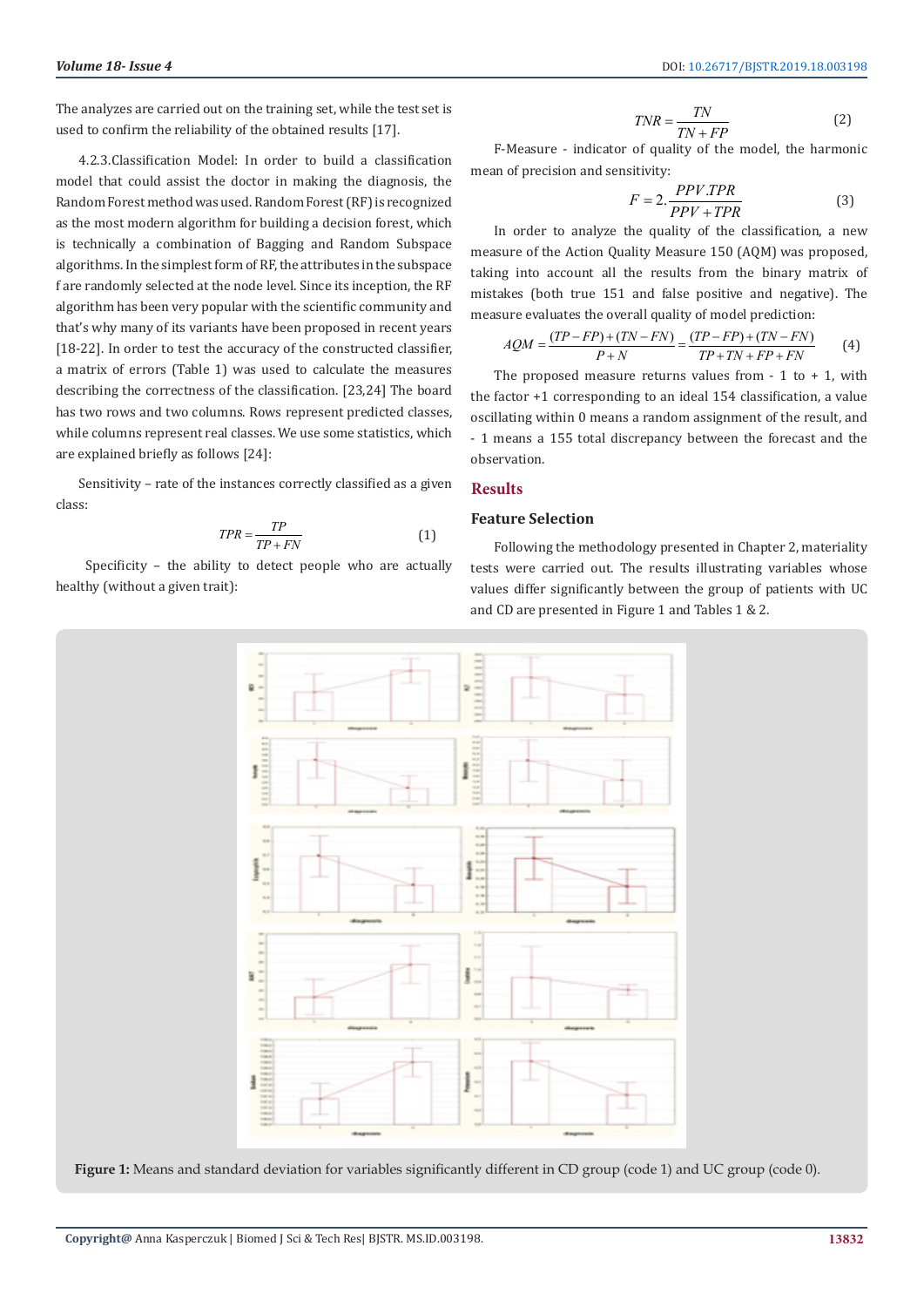#### **Table 1:** Confusion matrix.

| <b>Observed</b>                                                                        | <b>Expected Event</b> |                 |  |  |
|----------------------------------------------------------------------------------------|-----------------------|-----------------|--|--|
| Event                                                                                  | Number 1              | Number 2        |  |  |
| Number 1                                                                               | TP <sup>1</sup>       | FN <sup>2</sup> |  |  |
| Number 2                                                                               | FP <sup>3</sup>       | TN <sup>4</sup> |  |  |
| TP (True Positive); 2FN (False Negative); 3FP (False Positive); 4TN (True<br>Negative) |                       |                 |  |  |

**Table 2:** Significant variables with the p-value.

| <b>Variable</b>        | <b>P-Value</b> |  |
|------------------------|----------------|--|
| Smoke                  | $0,000**$      |  |
| Blood in stool         | $0,000**$      |  |
| MCV [fL]               | $0.012*$       |  |
| PLT [x10^3/uL]         | $0.016*$       |  |
| Neutrophils [x10^3/uL] | $0,036*$       |  |
| Monocytes [x10^3/uL]   | $0,026*$       |  |
| Eozynophils [x10^3/uL] | $0,003*$       |  |
| Basophils [x10^3/uL]   | $0,004*$       |  |
| AIAT [IU/L]            | $0.001*$       |  |
| Creatinine [mg/dL]     | $0.013*$       |  |
| Sodium [mmol/L]        | $0,000**$      |  |
| Potassium [mmol/L]     | $0.014*$       |  |

\*significant at the level of  $\alpha$  = 0.05 \*\* significant at the level of  $\alpha$ = 0.001. MCV – mean corpuscular volume, PLT – thrombocytes, AlAT – alanine aminotransferase.

## **Classification Model**

Two classification models were built. The first one (Model 1) containing all available data (test results and data from patient interviews). The second model (Model 2) contained only variables 179 that in the selection process of features turned out to be significantly different in the two analyzed groups. For the classifier built using all available variables, the sensitivity was 90.70%. The specificity 184 for model 1 was 74.24%. For the model 2, the sensitivity value was 100%, which indicates an ideal 185 ability to detect people with CD. The specificity value, specifying the ability to detect people with UC, fluctuates within 98.48%. The harmonic mean of precision and sensitivity, ie the measure F1187 score, reached the following levels: 0.86 (model 1), 0.99 (model 2). In addition, the value of the AQM 188 measure was calculated, which assumed the following values: 0.67 (model 1), 0.98 (model 2).

### **Classification Rules**

Using data, a decision table was built. All attribute values have been transformed so that knowledge mining methods can be applied to them. Then, using the decision table, the strongest 192 classification rules were found for a limited set of data after selection Table 3. The first stage concerned the discretization of given quantitative attributes. Then, the classification rules from the decision table were extracted. Below, the selected generated classification rules (code of the 195-classification attribute 0 - UC, code 1 - CD) were printed out. In the prime of categorical variables:

smoking and blood in stool code 0 means no occurrence of the phenomenon, code 1 says that the phenomenon occurs. In the case of quantitative variables, the values given are assumed by 198 individual laboratory exponents. For each rule there are coefficients - the first is the number of 199 instances covered by the rule, the second the number of incorrectly classified instances (coefficient 200 1. coefficient 2):

|  | Table 2: The adjustment measures. |
|--|-----------------------------------|
|--|-----------------------------------|

| Model   | Sensitivity | <b>Specificity</b> | <b>F-Measure</b> | <b>AOM</b> |
|---------|-------------|--------------------|------------------|------------|
| Model 1 | 90.70%      | 74.24%             | 0.86             | 0.67       |
| Model 2 | 100%        | 98.48%             | 0.99             | 0.98       |

1) Smoking = 1 AND potassium> 3.9: 1 (42.0)

2) ALT> 24: 0 (32.0)

3) Blood in feces = 1 AND potassium  $\leq$  5.2 AND ALAT > 7: 0 (30.0)

- 4) Monocytes ≤1.51 AND PLT> 185: 0 (12.0)
- 5) Smoking = 0 AND sodium ≤ 140 AND ALAT> 19: 1 (12.0)
- 6) Smoking = 0 AND sodium> 138: 0 (18.0)
- 7) PLT> 195: 1 (12.0)
- 8) Smoking = 0: 0 (56.0)

9) Creatinine <0.69 AND blood in stool = 0 AND smoking = 0 AND PLT <524,5: 0 (12.0)

10) Creatinine <0.69 AND blood in stool = 0 AND smoking = 0 AND PLT ≥524,5: 1 (12.0)

11) Creatinine <  $0.69$  AND blood in stool = 1 AND smoking = 0: 0 (18.0)

12) Creatinine <0.69 AND blood in stool = 1 AND smoking = 1: 1 (12.0)

13) Creatinine ≥0.69 AND smoking = 0 AND potassium ≥4.12 AND MCV <85.73 AND PLT> = 273 AND neutrophils <16.22: 0 (26.0)

14) Creatinine ≥0.69 AND smoking = 0 AND potassium ≥4,12 AND MCV <85,73 AND PLT≥273 AND neutrophils> =  $16.22: 1$ (12.0)

15) Creatinine ≥0.69 AND smoking = 0 AND potassium ≥4,12 AND MCV <85,73 AND PLT

16) <273: 0 (16.0)

17) Creatinine ≥0.69 AND smoking = 0 AND potassium ≥4.12 AND MCV <89.85: 0 (18.0)

18) Creatinine ≥0,69 AND smoking = 0 AND potassium ≥4,12 AND MCV ≥89.85 AND

19) Creatinine <0,81: 0 (16.0)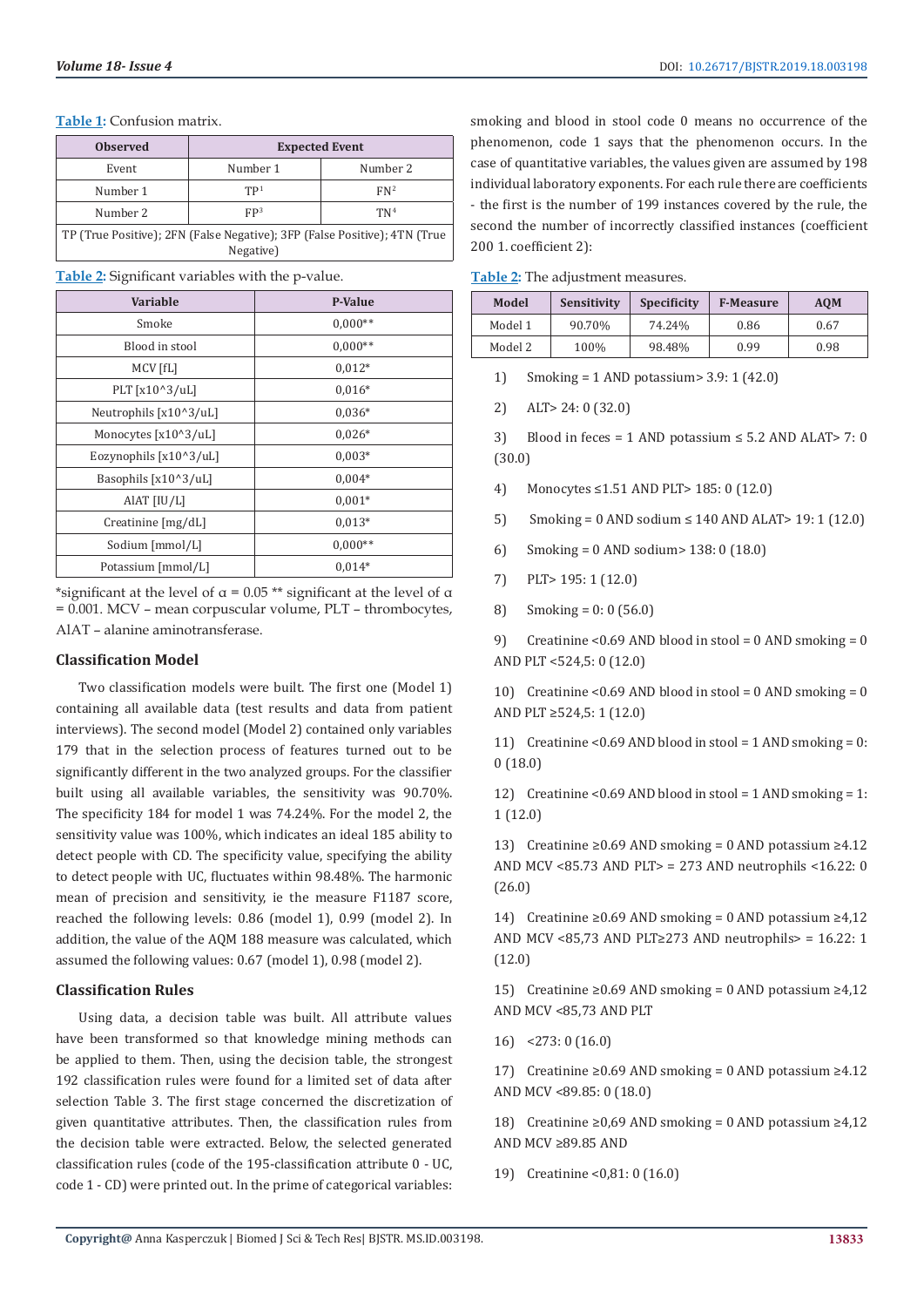20) Creatinine ≥0.69 AND smoking = 0 AND potassium ≥4.12 AND MCV≥89.85 AND Creatinine <0.81 AND MCV <95.5: 1 (14.0)

21) Creatinine ≥0.69 AND smoking = 0 AND potassium ≥4.12 AND MCV≥89.85 AND Creatinine <0.81 AND MCV≥95.5: 0 (2.0)

22) Creatinine  $\geq 0.69$  AND smoking = 1 AND sodium <137: 1 (12.0)

23) Creatinine  $\geq 0.69$  AND smoking = 1 AND sodium

24) ≥137 AND eosinophils <0.33: 0 (16.0)

25) Creatinine ≥0.69 AND smoking = 1 AND sodium ≥137 AND eosinophils  $\geq$  0.33 AND creatinine  $\geq$  0.76: 0 (12.0)

26) Creatinine ≥0.69 AND smoking = 1 AND sodium ≥137 AND eosinophils ≥0.33 AND creatinine ≥ 0.76 AND sodium ≥ 138.52: 1 (10.0)

27) Creatinine ≥0.69 AND smoking = 1 AND sodium ≥137 AND eosinophils ≥0.33 AND creatinine ≥ 0.76 AND sodium <138,52 AND MCV <83.68: 1 (12.0)

28) Creatinine ≥0.69 AND smoking = 1 AND sodium ≥137 AND eosinophils ≥0.33 AND creatinine ≥ 0.76 AND sodium <138,52 AND MCV≥83.68: 0 (14.0)

29) 2creatinine <0.69 AND blood in stool = 0 AND smoking = 0 AND PLT <524,5: 0 (12.0)

30) Creatinine <0.69 AND blood in stool = 0 AND smoking = 0 AND PLT≥524,5: 1 (12.0)

31) Creatinine <0.69 AND blood in stool = 0 AND smoking = 1: 1 (20.0)

32) Creatinine <0.69 AND blood in stool = 1 AND smoking = 1: 1 (21.0)

33) Creatinine <0.69 AND blood in stool = 1 AND smoking = 0: 0 (12.0)

#### **Discussion**

Crohn's disease and ulcerative colitis are known to physicians for decades. Unfortunately, so far there are many unknowns regarding CD and UC. The characteristics of diseases are often unambiguous. This contributes to the fact that the diagnosis of inflammatory bowel diseases is often difficult and creates many problems [1-4]. Therefore, it is necessary to look for symptoms that differentiate the disorders in question. Undoubtedly, it will deepen the current knowledge about UC and CD. Answers to many bothering doctors may bring methods of knowledge exploration from databases. For this reason, the methods of data mining in combination with statistical methods in the analysis of medical data of patients covered by the disorder were used in the work.

Significance analysis indicated that people who were diagnosed with UC did not smoke in most cases ( $N = 76$ ). The

number of smokers ( $N = 48$ ) in relation to nonsmokers ( $N = 18$ ) was significantly higher among patients with CD. The chi-square test showed a significant difference between the analyzed groups (p <0.05). Indeed, more non-smokers fell ill with UC. In the case of smoking, the odds ratio has reached 0.01, which means that there is a chance of developing CD in the case when the patient is significantly larger. The obtained results confirm current scientific reports. Studies show that smoking has a definite relationship with inflammatory bowel diseases. Smokers who are currently or those who have been smokers are at increased risk for developing CD, while smoking appears to have a protective effect in UC. Researchers suggest that nicotine may be responsible for this [6,8,9] Scientific reports also confirm that smoking patients with UC are less likely to be hospitalized and less likely to have episodes of exacerbation of the disease compared to UC patients who have never smoked [25]. The cause of this phenomenon has not yet been clarified. Currently, animal studies are carried out indicating mechanisms that may be responsible for the protective effect of smoking in UC due to the content of nicotine [9].

The chi-square test showed at the significance level of 0.05, that this feature significantly differs between patients with UC and CD ( $p = 0.00003$ ). Blood in the stool was significantly more frequently reported in patients with UC. The OR for blood in feces was 14.45, indicating that this symptom is fourteen times more likely in the UC group [26]. Among the biochemical factors from blood tests with different parameters, the level of MCV ( $p = 0.012$ ), PLT ( $p = 0.016$ ), neutrophils ( $p = 0.036$ ), monocytes ( $p = 0.026$ ), eosinophils (p = 0.003), basophils (p = 0.004), ALAT (p = 0.001), creatinine (p = 0.013), sodium (p = 0.000) potassium (p = 0.014), where all differences were significant at a level of at least  $\alpha$  = 0.05. According to the developed research methodology, only variables that were significantly different were included in a further stage of the analysis concerning the construction of classifiers in two groups. Other models were constructive, including a logistic regression model. The analysis carried out in this work, as well as in another work, confirm the validity of the results obtained [27]. Patients in the two analyzed groups significantly differentiate the level of PLT. If creatinine is maintained at the level mentioned in the rule, blood in the stool will not occur and the patient will not be a smoker, then PLT level greater than or equal to 524.5 x10^3 / uL will be characteristic for CD, while lower than mentioned level will indicate UC.

If the patient's creatinine level is maintained below 0.69 mg / dL, the stool will not contain blood, the person will be a smoker, the patient will be diagnosed as having a CD. This indicates that while maintaining this level of creatinine and with the occurrence of blood in the stool, smoking will indicate on the CD, otherwise the patient will belong to the UC group. The parameter differentiating the discussed disease is the level of neutrophils in the blood. If the patient has the level of creatinine, potassium, MCV and PLT mentioned in the rule, he will not be a smoker at the same time, the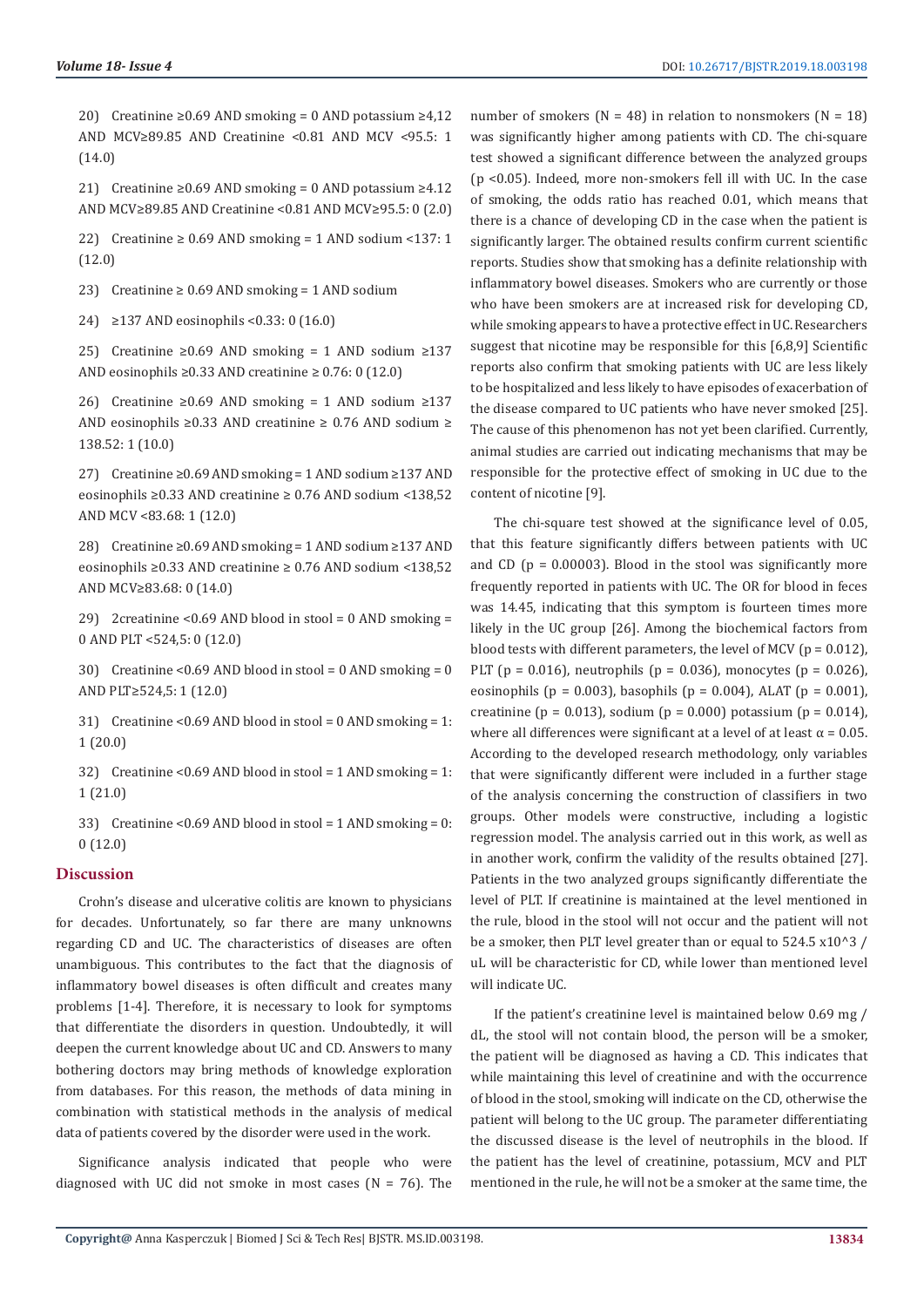neutrophil value below 16.22x10^3 / uL will be characteristic for CD, while the value will be greater than or equal to  $16.22 \times 10^{8}$  / uL for UC. For both conditions, the level of MCV may exceed 89.95 fL, however, values above 95.5 fL indicate UC, while the level between 89.85 fL and 95.5 fL is characteristic for CD, while maintaining the levels of other parameters, such as like creatinine, potassium and smoking. The patient's creatinine level will be maintained at a level higher than or equal to 0.76 mg / dL, the patient will be a smoker, sodium will be maintained at a level from at least 137 mmol / L to 138.52 mmol / L, the eosinophilia value will be higher or equal to 0.33x10^3 / uL, while the level of MCV will be greater than or equal to 83.68 μL less than the mentioned value, then the patient will be assigned to the CD group. Patients, while maintaining the appropriate values of parameters and traits (the level of creatinine in the patient will be maintained below  $0.69x10^{\circ}3$  / uL, blood will not be found in the stool, the person will be non-smoker), when the PLT value exceeds 525.5x10^ 3 / uL suffer from UC, otherwise they are classified in the CD group.

While maintaining the appropriate level of creatinine (less than  $0.69x10^{\circ}3$  / uL) and when there is blood in the stool, smoking will cause the person to be classified as suffering from CD, otherwise, it will be UC. All the above conclusions were drawn based on a classifier built on the basis of the developed methodology. The builtin model indicates that it can be successfully used to support the diagnosis. It may indicate symptoms differing in the two analyzed groups (UC and CD). Obtained model contains only parameters significantly different in the two analyzed groups. The quality of the built-in classifier is very high. Calculated metrics indicate very good classification. In the case of model using only variables significantly different Table 2, the calculated measures take very high values. The level of sensitivity fluctuates at 100% and specificity has reached 98.48%. This indicates that the model is perfectly able to recognize patients on both CD and UC. The constructed model was taught in 90% of available cases of patients, while tested in 10% of available cases (cross-validation method). Other calculated measures also indicate correct classification, including the proposed AQM measure (0.98). In order to compare the legitimacy of using the developed methodology, a model based on all available research results was built. This model shows inferior predictive capabilities (sensitivity of 90.7% and specificity 74.24%, AQM 0.67).

### **Conclusion**

In conclusion, research shows that there are other factors differentiating the analyzed diseases. Laboratory tests alone may be a reason to make a diagnosis. The constructed classification system can undoubtedly help doctors in a situation of uncertainty. In addition, it should be noted that the tests must be repeated on other, balanced groups of patients in order to confirm the developed methodology. In further studies, it is necessary to apply and verify a model comparing the group of patients with healthy people, which will contribute to the deepening of knowledge about the analyzed diseases.

#### **References**

- 1. [Connelly TM, Koltun WA \(2014\) The cancer "fear" in IBD patients: is it](https://www.ncbi.nlm.nih.gov/pubmed/24002760) [still real? J Gastrointest Surg 18\(1\): 213-218.](https://www.ncbi.nlm.nih.gov/pubmed/24002760)
- 2. [Frolkis AD, Dykeman J, Negron ME, Debruyn J, Jette N, et al. \(2013\) Risk](https://www.ncbi.nlm.nih.gov/pubmed/23896172) [of surgery for inflammatory bowel diseases has decreased over time:](https://www.ncbi.nlm.nih.gov/pubmed/23896172) [a systematic review and meta-analysis of population-based studies.](https://www.ncbi.nlm.nih.gov/pubmed/23896172) [Gastroenterology 145\(5\): 996-1006.](https://www.ncbi.nlm.nih.gov/pubmed/23896172)
- 3. [Baumgart D, Sandborn W \(2012\) Crohn's Disease. Lancet 380\(9853\):](https://www.thelancet.com/journals/lancet/article/PIIS0140-6736(12)60026-9/fulltext) [1590-1605.](https://www.thelancet.com/journals/lancet/article/PIIS0140-6736(12)60026-9/fulltext)
- 4. [Rutgeerts P, Goboes K, Peeters M, Hiele M, Penninckx F, et al. \(1992\)](https://www.ncbi.nlm.nih.gov/pubmed/1681159) [Effect of faecal stream diversion on recurrence of Crohn's disease in the](https://www.ncbi.nlm.nih.gov/pubmed/1681159) [neoterminal ileum. Lancet 338\(8780\): 771-774.](https://www.ncbi.nlm.nih.gov/pubmed/1681159)
- 5. [Abraham C, Cho J \(2009\) Inflammatory bowel disease. NEJM 361\(21\):](https://www.ncbi.nlm.nih.gov/pubmed/19923578) [2066-2078.](https://www.ncbi.nlm.nih.gov/pubmed/19923578)
- 6. [Mahid SS, Minor KS, Soto RE, Hornung CA, Galandiuk S, et al. \(2006\)](https://www.ncbi.nlm.nih.gov/pubmed/17120402) [Smoking and inflammatory bowel disease: a meta-analysis. Mayo Clin](https://www.ncbi.nlm.nih.gov/pubmed/17120402) [Proc 18\(11\): 1462-1471.](https://www.ncbi.nlm.nih.gov/pubmed/17120402)
- 7. [Bernstein CN, Rawsthorne P, Cheang M, Blanchard JF \(2006\) A](https://www.ncbi.nlm.nih.gov/pubmed/16696783) [population-based case control study of potential risk factors for IBD. Am](https://www.ncbi.nlm.nih.gov/pubmed/16696783) [J Gastroenterol 101\(5\): 993-1002.](https://www.ncbi.nlm.nih.gov/pubmed/16696783)
- 8. [Cottone M, Rosselli M, Orlando A, Olivia I, Puleo Cappelo M, et al. \(1994\)](https://www.ncbi.nlm.nih.gov/pubmed/8119535) [Smoking habits and recurrence in Crohn's disease. Gastroenterology](https://www.ncbi.nlm.nih.gov/pubmed/8119535) [106\(3\): 643-648.](https://www.ncbi.nlm.nih.gov/pubmed/8119535)
- 9. [Daniluk J, Daniluk U, Reszec J, Rusak M, Dabrowska M, et al. \(2017\)](https://www.ncbi.nlm.nih.gov/pmc/articles/PMC5635083/) [Protective effect of cigarette smoke on the course of dextran sulfate](https://www.ncbi.nlm.nih.gov/pmc/articles/PMC5635083/) [sodium-induced colitis is accompanied by lymphocyte subpopulation](https://www.ncbi.nlm.nih.gov/pmc/articles/PMC5635083/) [changes in the blood and colon. Int J Colorectal Dis 32\(11\): 1551-1559.](https://www.ncbi.nlm.nih.gov/pmc/articles/PMC5635083/)
- 10. [Dardzinska A, Kasperczuk A \(2018\) Decision-Making Process in Colon](https://www.degruyter.com/downloadpdf/j/ama.2018.12.issue-3/ama-2018-0035/ama-2018-0035.pdf) [Disease and Crohn's Disease Treatment. Acta Mech Autom 12\(3\): 227-](https://www.degruyter.com/downloadpdf/j/ama.2018.12.issue-3/ama-2018-0035/ama-2018-0035.pdf) [231.](https://www.degruyter.com/downloadpdf/j/ama.2018.12.issue-3/ama-2018-0035/ama-2018-0035.pdf)
- 11. Dardzinska A (2013) Action Rules Mining. 1st ed. Berlin: Springer-Verlag.
- 12. [Kasperczuk A, Dardzinska A \(2018\) Comprehensive Review of](https://link.springer.com/chapter/10.1007/978-3-030-03192-3_23) [Classification Algorithms for Medical Information System. LNCS 299-](https://link.springer.com/chapter/10.1007/978-3-030-03192-3_23) [309.](https://link.springer.com/chapter/10.1007/978-3-030-03192-3_23)
- 13. [Kasperczuk A, Dardzinska A \(2016\) Comparative evaluation of the](https://content.sciendo.com/view/journals/ama/10/3/article-p233.xml) [different data mining techniques used for the medical database. Acta](https://content.sciendo.com/view/journals/ama/10/3/article-p233.xml) [Mech Autom10\(3\): 233-238.](https://content.sciendo.com/view/journals/ama/10/3/article-p233.xml)
- 14. Hastie T, Tibshirani R, Friedman J (2013) The Elements of Statistical Learning: Data Mining, Inference, and Prediction, Berlin Springer-Verlag 2013.
- 15. [Fawcett T \(2006\) An introduction to ROC analysis. Pattern Recognit Lett](https://www.sciencedirect.com/science/article/abs/pii/S016786550500303X) [27\(8\): 861-874.](https://www.sciencedirect.com/science/article/abs/pii/S016786550500303X)
- 16. [Stanisz A \(2006\) Przystepny kurs statystyki z zastosowaniem](https://www.statsoft.pl/ksiazki/przystepny-kurs-statystyki-z-zastosowaniem-statistica-pl-tom-1/) [STATISTICA PL na przykładach medycyny. Statystyki podstawowe, 1](https://www.statsoft.pl/ksiazki/przystepny-kurs-statystyki-z-zastosowaniem-statistica-pl-tom-1/)st [\(edn.\). Krakow StatSoft Poland.](https://www.statsoft.pl/ksiazki/przystepny-kurs-statystyki-z-zastosowaniem-statistica-pl-tom-1/)
- 17. [Sylvain A, Alain C \(2010\) A survey of cross-validation procedures for](https://projecteuclid.org/euclid.ssu/1268143839) [model selection, Stati Surv 4\(2010\): 40-79.](https://projecteuclid.org/euclid.ssu/1268143839)
- 18. [Bernard S, Heutte L, Adam S \(2012\) Forest-RK: A new random forest](https://hal.archives-ouvertes.fr/hal-00436367/document) [induction method. LNCS 200: 5227: 430-437.](https://hal.archives-ouvertes.fr/hal-00436367/document)
- 19. [Bernard S, Adam S, Heutte L \(2012\) Dynamic random forests. Pattern](https://hal.archives-ouvertes.fr/hal-00710083/document) [Recognit Lett 33\(12\): 1580-1586.](https://hal.archives-ouvertes.fr/hal-00710083/document)
- 20. [Blaser R, Fryzlewicz P \(2016\) Random rotation ensembles. J Mach Learn](http://www.jmlr.org/papers/v17/blaser16a.html) [Res 17\(4\): 1-26.](http://www.jmlr.org/papers/v17/blaser16a.html)
- 21. [Seyedhosseini M, Tasdizen T \(2015\) Disjunctive normal random forests.](https://www.sciencedirect.com/science/article/pii/S0031320314003379) [Pattern Recognit 48\(3\): 976-983.](https://www.sciencedirect.com/science/article/pii/S0031320314003379)
- 22. [Sikonja M \(2004\) Improving random forests. Mach Learn 3201: 359-](https://link.springer.com/chapter/10.1007/978-3-540-30115-8_34) [370.](https://link.springer.com/chapter/10.1007/978-3-540-30115-8_34)